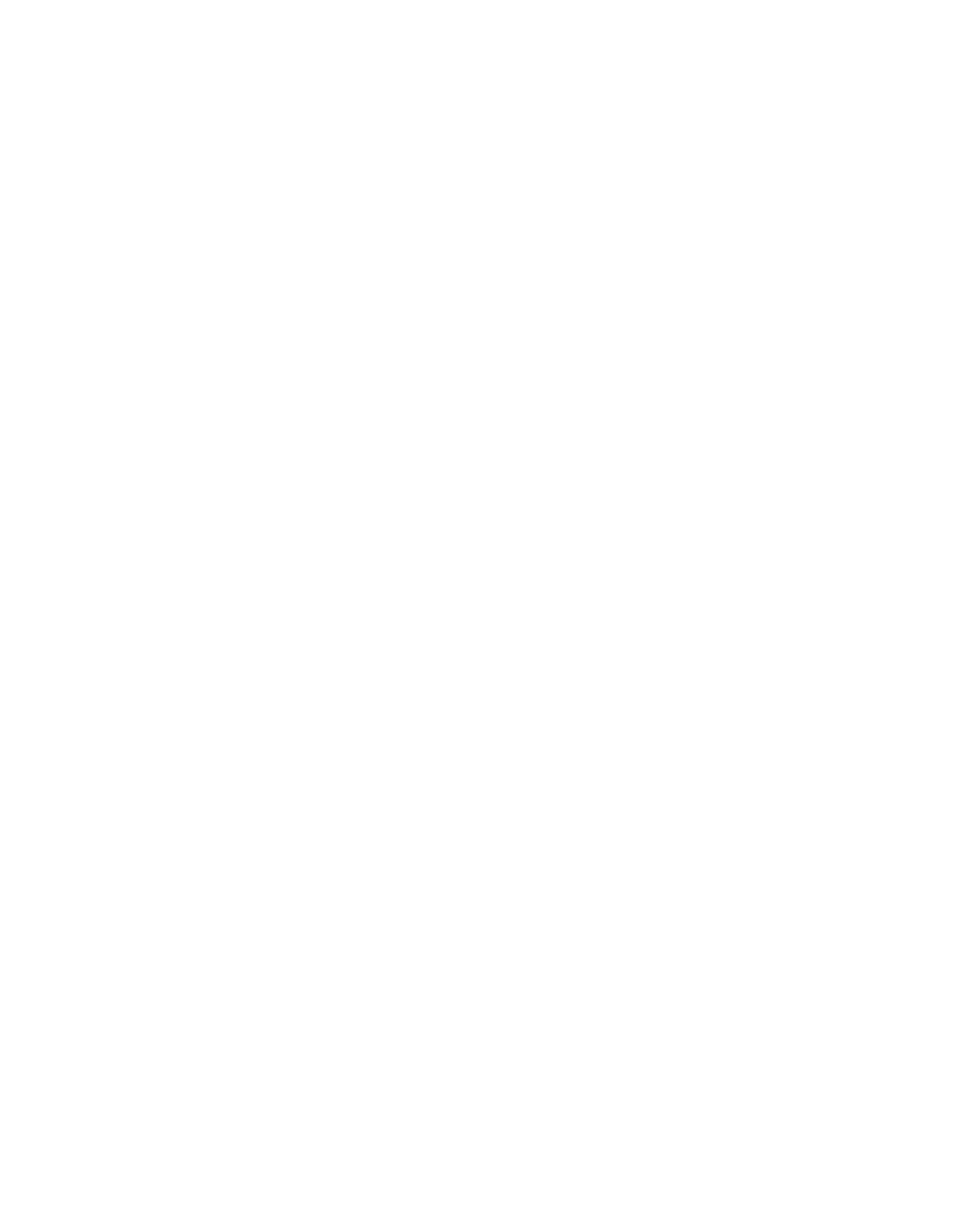Kalvos and Damian's New Music Bazaar

176 Cox Brook Road, Northfield, Vermont 05663 kalvos@kalvos.org - http://kalvos.org/

#### Board of Advisors

Jacques Bailhé, Los Angeles Gary Barwin, Hamilton, Ontario Stu Bautz (honorary), Key West Canary Burton, Wellfleet, Massachusetts Rhys Chatham, Paris David Cleary, Cambridge, Massachusetts Don Corson, Yverdon, Switzerland Maria DeAlvear, Cologne Nick Didkovsky, New York David Dramm, Amsterdam Matthew H. Fields, Ann Arbor Martín Alejandro Fumarola, Cordoba, Argentina Daron Aric Hagen, New York Jeff Harrington, New York William Harris, Middlebury, Vermont Phil Kline, New York Anne La Berge, Amsterdam Steve Layton, Seattle Mary Jane Leach, New York Peggy Madden, Randolph, Vermont Michael Manion, Cologne John McGuire, New York

Mary Lou Newmark, Los Angeles Linda Catlin Smith, Toronto Laurie Spiegel, New York Richard Tolenaar, Canton, Ohio

#### Hosts

Dennis Báthory-Kitsz David Gunn

#### **Support**

Amanda Gustafson, WGDR Station Manager Bert Klunder, WGDR Technical Coordinator Goddard College, Plainfield, Vermont pair Networks, Pittsburgh (network sponsorship) Princeton String Academy (streaming sponsorship)

Kalvos & Damian's New Music Bazaar is a project of the Vermont Contemporary Music Ensemble a 501(c)3 corporation

# Report to Contributors 2002

*Kalvos and Damian's New Music Bazaar* will broadcast its 400th show on February 1, 2003. This is our fifth report to contributors.

#### A Brief History: 1995

*Kalvos and Damian* are Dennis Báthory-Kitsz and David Gunn, two composers who have since 1973 presented concerts and other activities that highlight new music. When the offer came in 1995 to co-host a summer replacement show on WGDR-FM in Plainfield, Vermont, we accepted. On May 27, the 90-minute *Kalvos & Damian's New Music Sesquihour* was born.

We interviewed 15 Vermont composers and played their creations. The successful show was renewed and expanded to two hours. Our first composers outside of Vermont were interviewed, we became *Kalvos & Damian's New Music Bazaar,* and we were financially adopted by the Vermont Contemporary Music Ensemble*.*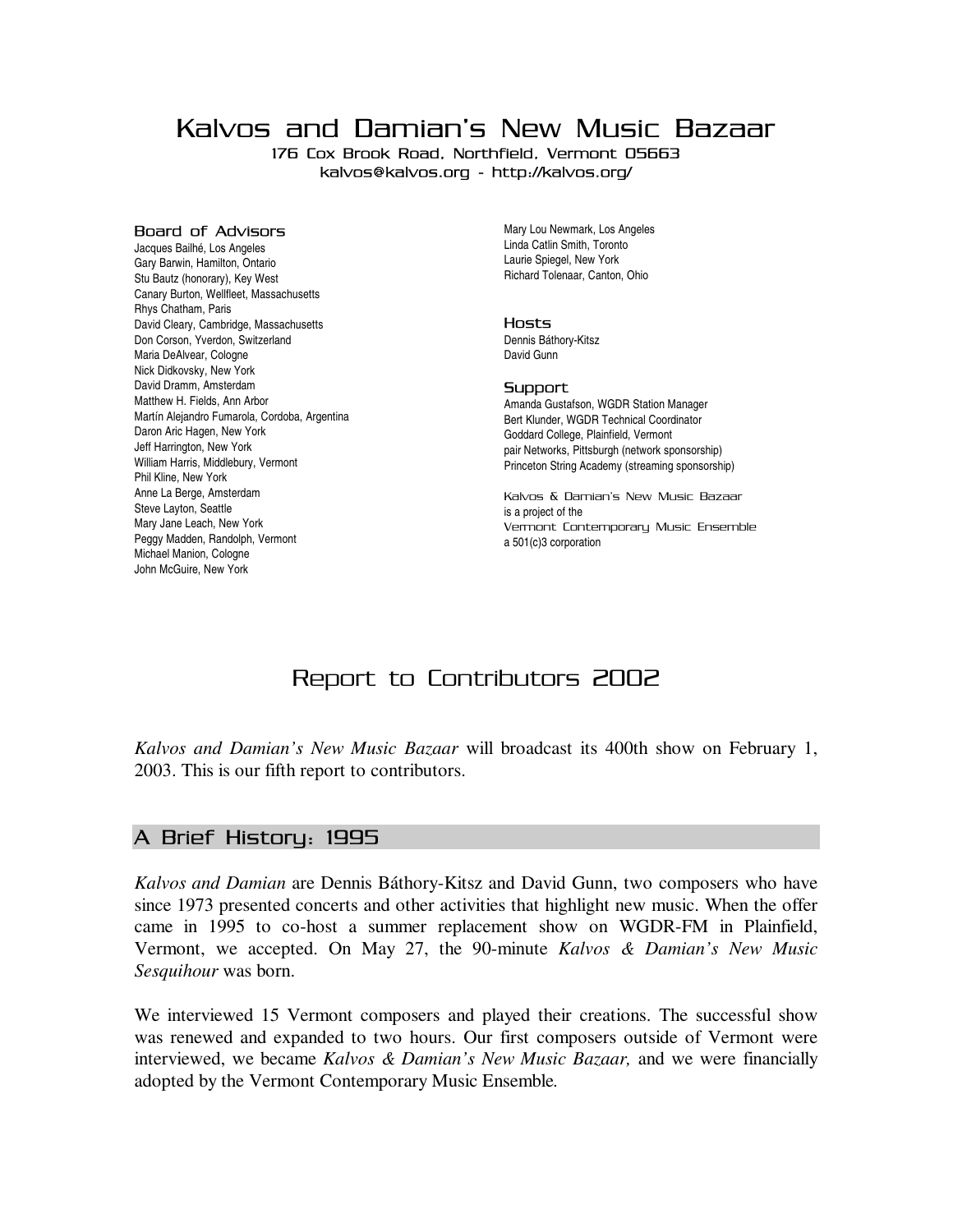On September 16, 1995, *Kalvos & Damian* opened its website, featuring then-innovative Internet audio, hosted on Goddard College's small web server. Now a web standard, audio was new and tricky in 1995. Interview clips and musical samples were available and marginally listenable to a still very small web, using the quirky first versions of RealAudio, TrueSpeech, and MPEG2.

#### *Our home pages: http://kalvos.org/ and http://newmusicbazaar.com/*

We also gathered as many links to new music resources and about composers as we could find on a then-sparse web, and built pages for each show guest. Our resources expanded quickly, consisting of more than two thousand links by 1998. (These are old links now; see 2002 projects for more information.)

*New music resources: http://kalvos.org/musres.html* (to be obsoleted in 2003 with standard web-search links) *Composer resources: http://kalvos.org/compres.html* (obsoleted in 2001 by http://composers21.com/) *Record label index: http://kalvos.org/reccmps.html* (includes only labels played on K&D)

In early 1996, we started working outside Vermont via our website. Composers traveled to be on the program, including Pauline Oliveros, Fred Ho, Scott MX Turner, and Matthew Fields. Two we interviewed by telephone, and some, like N.N. & Ähnliche Elemente, by tape delay. Then *Kalvos & Damian* went on the road.

#### *Our guest composers: http://kalvos.org/cmpindx.html*

David and Dennis pooled personal funds in Spring 1996 to travel to New York, Amsterdam, Cologne, Paris, and Brussels for twenty recorded interviews with pioneers of new music including Laurie Spiegel, Rhys Chatham, Eliane Radigue, Peter Beyls, Kaija Saariaho, and Clarence Barlow.

Later that year, *K&D* went to New York City for another fifteen interviews (among them David Behrman, Eve Beglarian, Jeff Harrington, Nick Didkovsky, and the late Peter Van Riper), and to Toronto in the winter of 1997 for twenty more (such as John Oswald, Sarah Peebles, Udo Kasemets, Linda Catlin Smith, and Ann Southam). The show was soon known in the new music community, especially as we began broadening our web reach with archives of two-hour programs on AudioNet (now Broadcast.com).

#### Growing Pains: 1996-1998

After 18 months we realized that *K&D* was a major undertaking, and we began applying for funding. We hit walls. The Corporation for Public Broadcasting didn't know what to make of us. Were we a music show? Talk show? Radio show? Website? Though in 2003 the web is a given, in 1996 it was too new. Applications were routinely denied.

But we kept working. Together with Vermont's WebProject, we arranged live, on-line interviews with composers from distant cities—New York, Paris, Amsterdam, Cologne,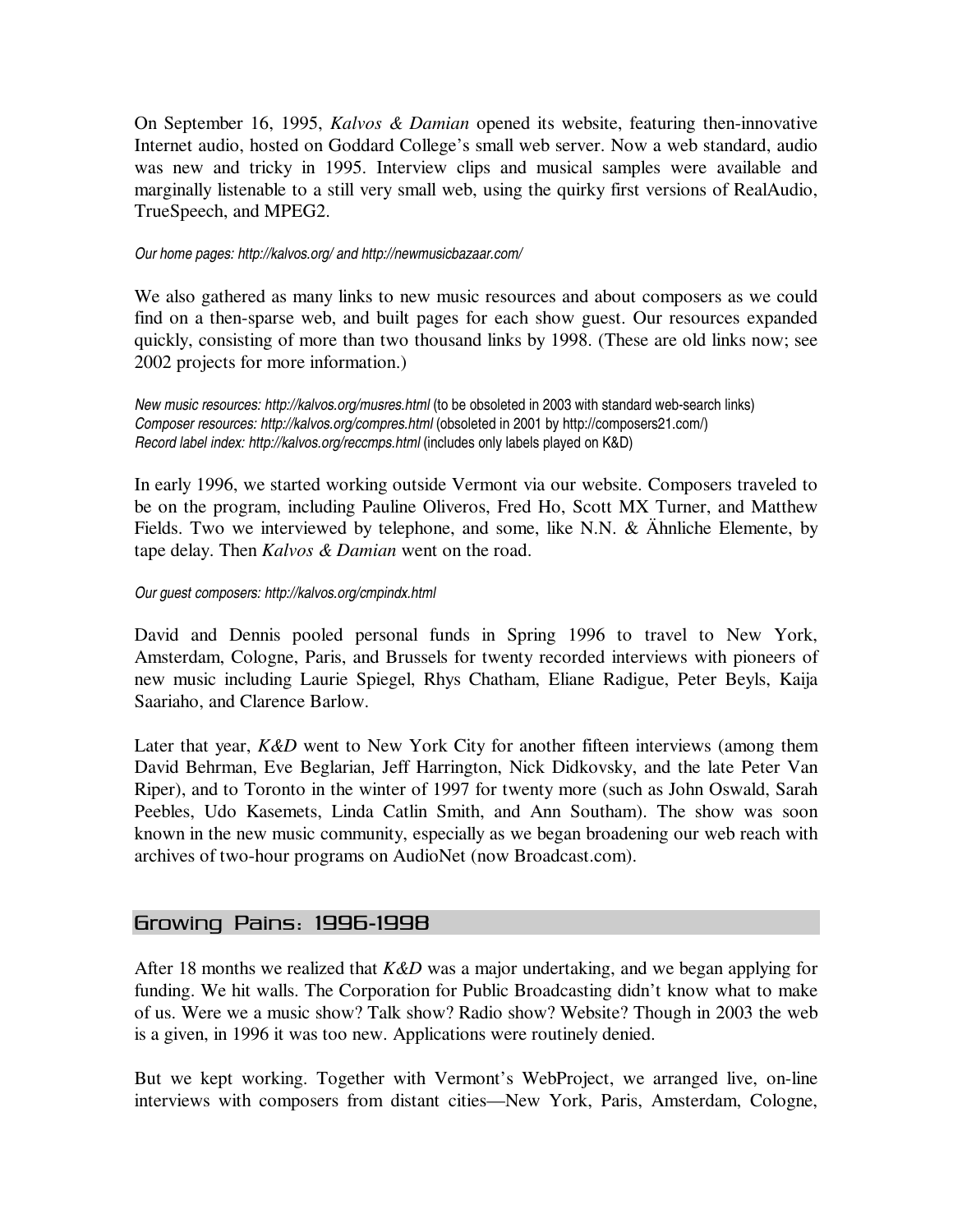Miami, San Francisco, Toronto—as well as finding and tailoring software to make the project work. Vermont students shared music with some of the world's most interesting composers, from electroacoustics to opera, and we helped give birth to a network of mentoring programs now hosted by the Web Project and the Vermont Arts Council.

*The WebProject collaboration: http://maltedmedia.com/euromid/* (obsoleted in 1999 by http://www.webproject.org/)

We had setbacks. AudioNet dropped our shows for more profitable ones, but Goddard College increased its Internet bandwidth and server space. For three years, 600 hours of archived interviews and programs were available, and our program was streamed live.

#### *K&D audio archives: http://kalvos.org/shows.html*

We began presenting in-studio performances on the air. We also brainstormed an idea with David Dramm: a live concert cybercast from Amsterdam, with composer interviews conducted on both sides of the Atlantic, using an Internet connection—a web landmark.

We approached individual donors. We came up short of the U.S. side of the goal by half, but the show went on, cybercast via Haarlem, Vermont, and San Francisco, and broadcast using an Internet feed to WGDR. David hosted from Vermont, Dennis from Amsterdam, and the concert took place at STEIM, Europe's leading new music studio.

*The AmsterDramm Project: http://kalvos.org/dramproj.html The AmsterDramm Project funding page: http://kalvos.org/funding.html The AmsterDramm Project review: http://kalvos.org/drampix.html*

#### Brief Stability: 1999-2000

1999 was a year of 'thematic stability' for *K&D*. More guests came to the show from a distance (such Phil Kline, Kyle Gann, David Cleary, Scott L. Miller, and Greg Hall), and we began presenting composers and performers who appeared at Dartmouth College (among them Peter Garland, Masahiro Miwa, Belinda Reynolds, Margaret Lancaster, and Charles Amirkhanian), together with their concerts. *K&D* also co-hosted programs with Vermont composer Peggy Madden, and broadcast the first popular four-part "Composers' Wisdom" series of interview excerpts and music.

The *Village Voice* called *K&D* "far and away the web's best new music resource."

*K&D kudos can be found on our home page: http://kalvos.org/*

In January 2000, *Kalvos and Damian's New Music Bazaar* took another interview tour of New York, speaking with twenty guests—and hosted by the American Music Center. Among the interviewees were Martha Mooke, Beth Anderson, Eric Salzman, John McGuire, David Del Tredici, Carson Kievman, Mary Jane Leach, Warren Burt, and Johnny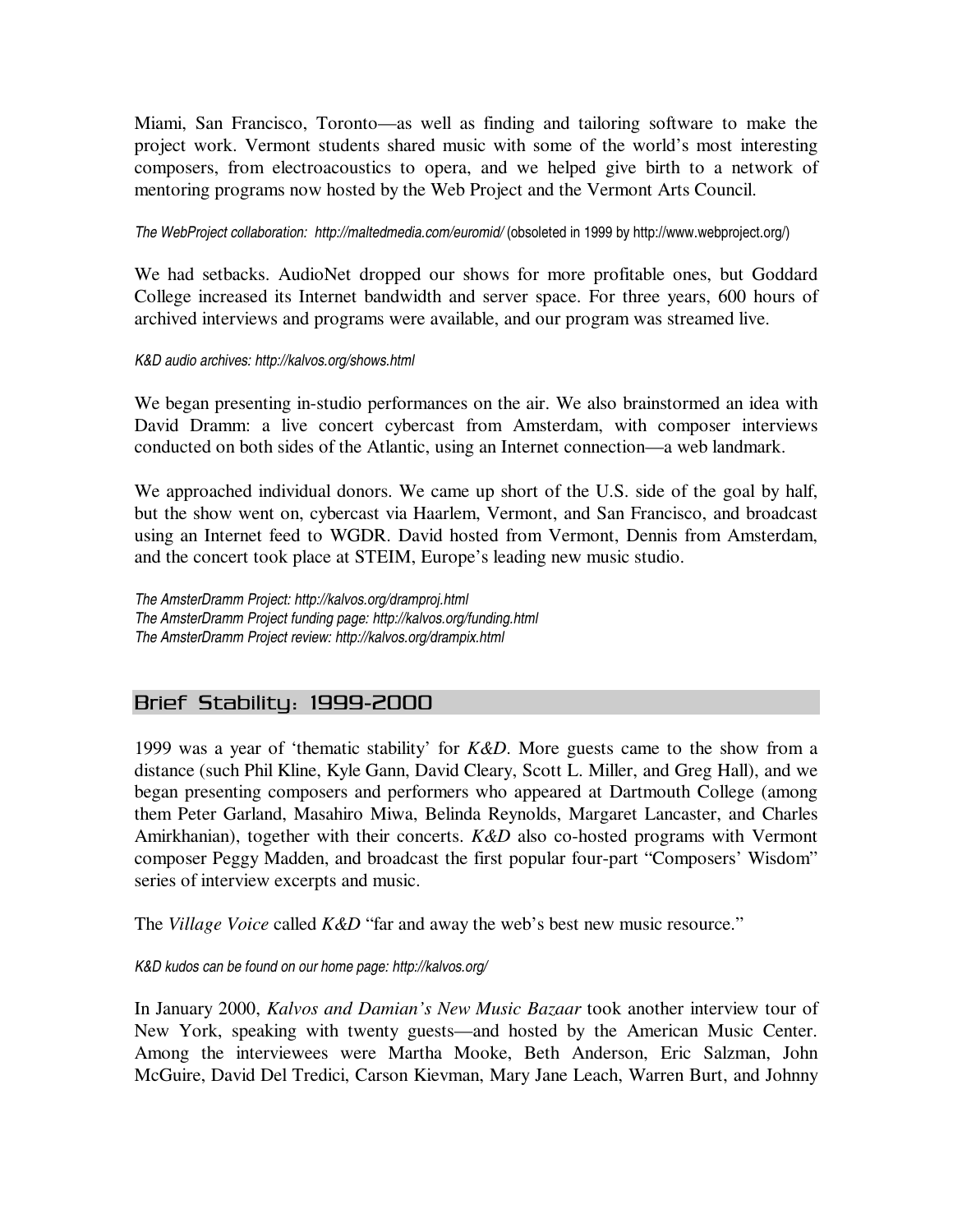Reinhard. As part of the tour, we recorded an interview with Elodie Lauten to celebrate her 50th birthday with a special two-part show.

*K&D'*s cooperative venture with Dartmouth continued (the New Musics Festival, Barbara Benary, Mary Lee Roberts, Doug Repetto, and Brenda Hutchinson) and guests again wended their way from afar to Vermont, including Scott MX Turner, Greg Hall, and James Bohn—plus time-delay interviews, such as with the U.K.'s David W. Solomons.

We broadcast another "Composers' Wisdom" series, and the *K&D* website underwent numerous transformations, new graphics, and an expanded selection of interview clips, essays, and musical selections. We began brainstorming a new music festival.

In December, *Kalvos & Damian* were collectively and individually recognized with the 2000 ASCAP-Deems Taylor Internet Award for excellence in music journalism, and also received an unanticipated and generous gift from the Argosy Foundation. *K&D* traveled to Lincoln Center to receive the Deems Taylor award and make a presentation.

## New Challenges: 2001

In January 2001, *K&D* began planning a two-day *Ought-One Festival* for August, to bring together composers who had been show guests. With coordination assisted by composer Phil Kline, composers were to arrive from around the world.

#### *The Ought-One Festival of NonPop: http://ought-one.com/*

Logistical problems were enormous, not least of which was Goddard College's decision to back out of the festival with seven weeks' notice. This was difficult and discouraging, and we lost significant funding from sources who then felt we had unprofessional planning and weak local support.

*Separate reports detailing the Ought-One Festival administrative (Dennis) and music (David) history are available online as Word documents at http://oughtone.com/pdf/follow24.doc and http://ought-one.com/pdf/musfol02.doc. Printed versions of this report include these documents.*

Relocated in downtown Montpelier, *Ought-One* had few cancellations beyond the live Internet streaming no longer available from Goddard. It was an artistic and public success. In the *Village Voice,* Kyle Gann said, "The last couple of years I had come to conclude that new music was truly in a lull, and that nothing new was turning up. Funny that I had to leave New York for sleepy little Montpelier to learn how mistaken I was."

After Ought-One, a new festival was planned for 2003, *ZipThree NonPop 2003*.

*ZipThree NonPop 2003: http://zipthree.com/*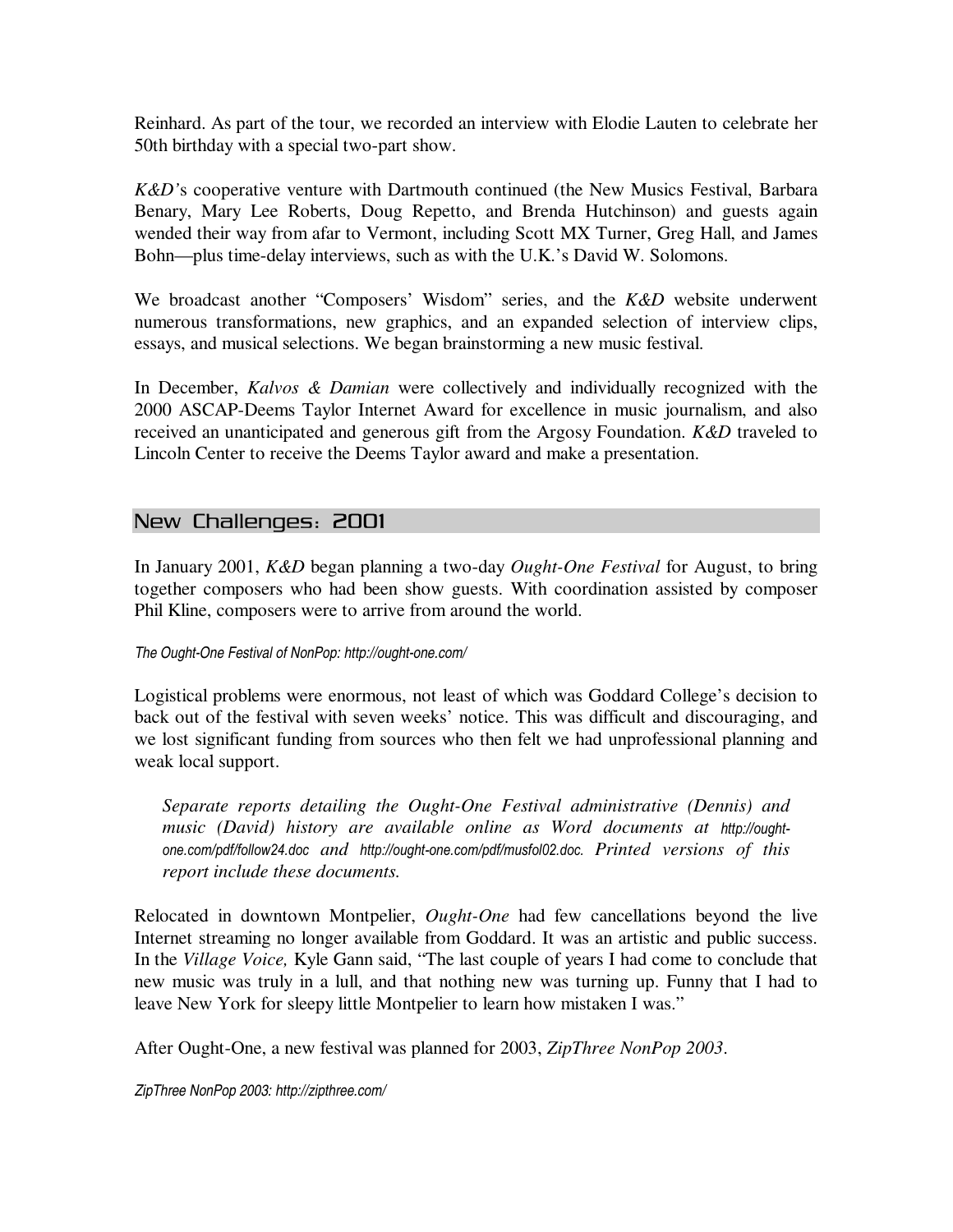In 2001, the "Composers' Wisdom" series continued, as did cooperation with Dartmouth College for interviews with Claudio Calmens and recording of the New Musics Festival. *K&D* is also began hosting "Composers 21," the *Living Composers Project*.

#### *The Living Composers Project: http://composers21.com/*

*Kalvos & Damian* began its seventh year on air in May, and seventh on line in September. Mark Gibbons and David Heuser visited in studio, and local interviews were recorded with Emily Doolittle and Bill Trimble. Dennis folded interviews into a personal European trek, bringing comments from a dozen composers including Frederic Rzewski, Yannis Kyriakides, David Stevens, Boudewijn Buckinx, the Logos Duo, and André Posman.

In March, *K&D* presented a landmark live on-line collaboration by Roddy Schrock and Tadashi Usami in Tokyo and Robert Duckworth in Athens, Georgia, with Dennis and David mixing the hour-long composition at WGDR.

*K&D* engaged Linda Wolf to do interview transcriptions, the first of which included the two-part show with Elodie Lauten. The number of on-site composer essays rose to 48 (in addition to the 335 written by David as introductions to each show).

Aside from *Ought-One Festival* glitches, 2001 was not smooth. Our site search provided by Goddard College was down for several months, and we replaced it with a commercial one. Network stress began limiting our live on-line listenership, and we suffered several complete server outages, and a widespread power failure canceled a show in March.

#### September 11

*K&D* responded to 9/11 with the *September 11 Music Gallery,* collecting dozens of works written after the attacks. The site was featured with a half page in the New York *Times.*

*The September 11 Musical Gallery: http://kalvos.org/tragedy.html*

The *Times* feature was scheduled for October 29. After a technical crash and security compromises, on October 23 (with five days' notice), Goddard College dismantled its network, erasing our audio archives and leaving a hole in our Internet presence.

We worked with pair Networks, our kalvos.org service provider, who contributed a dedicated server to *K&D.* Although the cost had risen from \$30 to \$100 a month, it provided a stable audio presence for the show, its features, and its archives. The Princeton String Academy agreed to sponsor *K&D*'s streaming audio from pair Networks for 2002.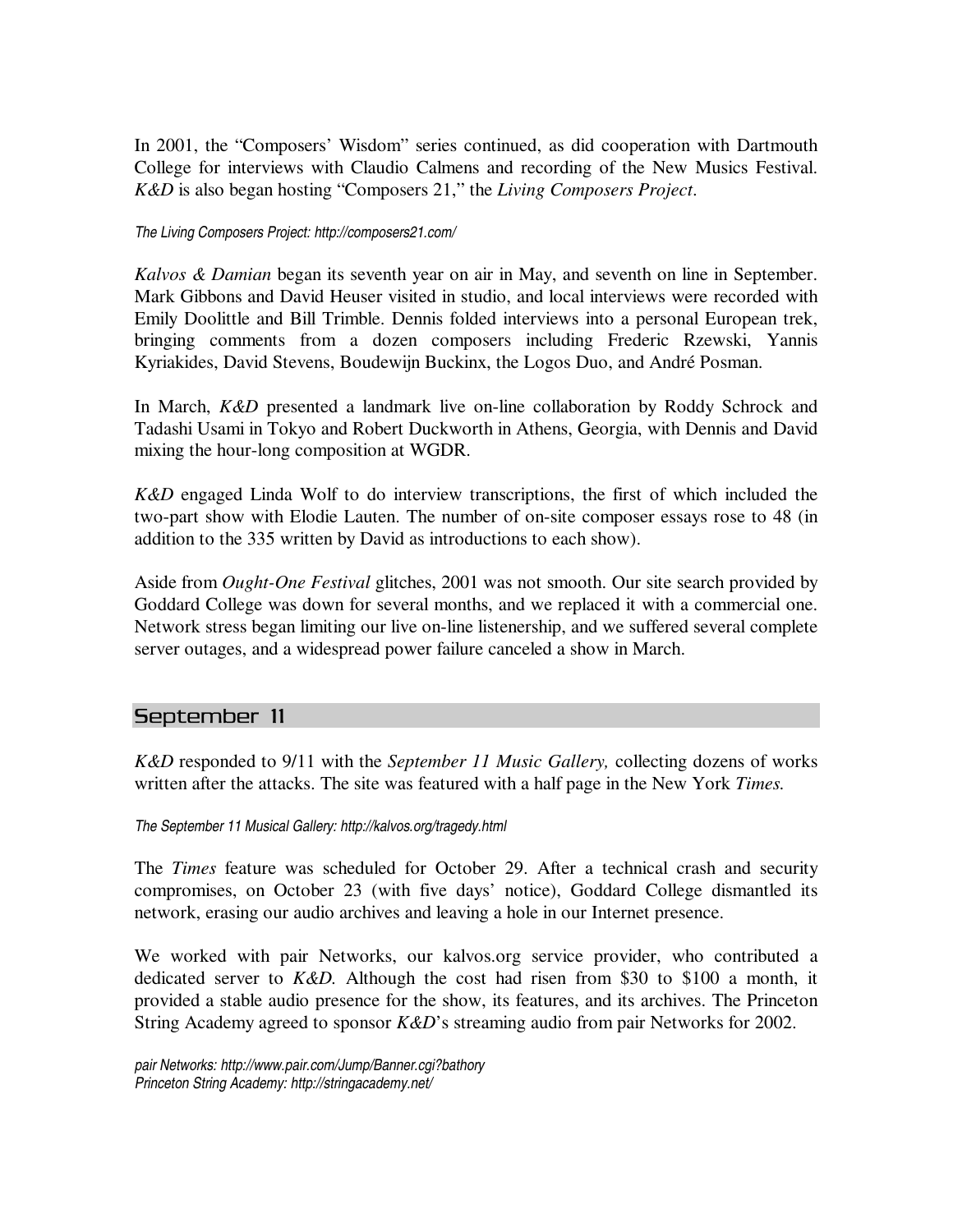The *September 11 Music Gallery* received 283,000 'hits' on October 29, resulting in a staggering 11 gigabytes of downloads—a landmark day for new nonpop online, despite its terrible genesis. The *Gallery* contains music from around the world, from New York to Moscow, Connecticut to Buenos Aires, Vermont to California to Tokyo.

The audio move to pair Networks and the support of the Princeton String Academy was a relief, because subsequent to September 11, *K&D* saw a nearly 90% drop in incoming funds (including sales of fundraising items such as the limited edition *NonPop:NoBounds* 3-CD set). The situation turned alarming for local arts groups across Vermont, and *K&D* cooperated with the Vermont Arts Council in making these circumstances public.

By year's end, \$1,800 of our festival debt stood as a personal loan from Dennis. Ongoing projects were jeopardized. Interview tours came to a halt (including tours of Montréal and San Francisco that were re-scheduled three times since December 1998), as had interview transcriptions, a revived mentoring project, and plans for *ZipThree NonPop 2003*.

## Future Doubts: 2002

*Kalvos & Damian*'s existence has always been turbulent, and 2002 was no exception.

Hints of what was ahead came during the run-up to *Ought-One,* when it appeared that Goddard College's reaction was parochial. In fact, their cancellation was self-protective. Goddard College was on the verge of economic collapse and loss of accreditation.

*K&D* opened 2002 with the continuing broadcast of *Ought-One Festival* concerts, which occupied much of the schedule for the first half of the year. Highlights of 2002 shows:

- Four young composers joined us for a series that explored their interests and concerns as diverse stylists, including Andrew Schulze, Matt Borghi, Evan Johnson, and our show's youngest, 16-year-old Cory Carlick from Toronto.
- A trip to Boston brought back interviews with upcoming international compositional star Elena Ruehr and senior groundbreaking composer Larry Austin.
- David Gunn's personal trip to Seattle also resulted in several interviews (Janice Giteck, Liz Falconer, Jarrad Powell, David Mahler, Christopher deLaurenti, Ellen Fullman, and Steve Layton) with a very different flavor.
- At Dartmouth we continued exchanges, this year's with avant-pop crossover Laurie Anderson, student composer Kyoko Kobayashi, avant-gardist Daniel Goode, and experimenter George Lewis (just before he was awarded a Macarthur 'genius' grant). Dennis and David in turn presented a full October concert of their own compositions.
- Tom Heasley presented a live concert in the WGDR performance studio.
- We interviewed two pianists specializing in new music: Michael Boriskin (at the newly renovated Elley-Long Music Center in Colchester) and Michael Arnowitt (who in December traveled to Europe to perform the work of numerous *K&D* guests, including Dennis and David).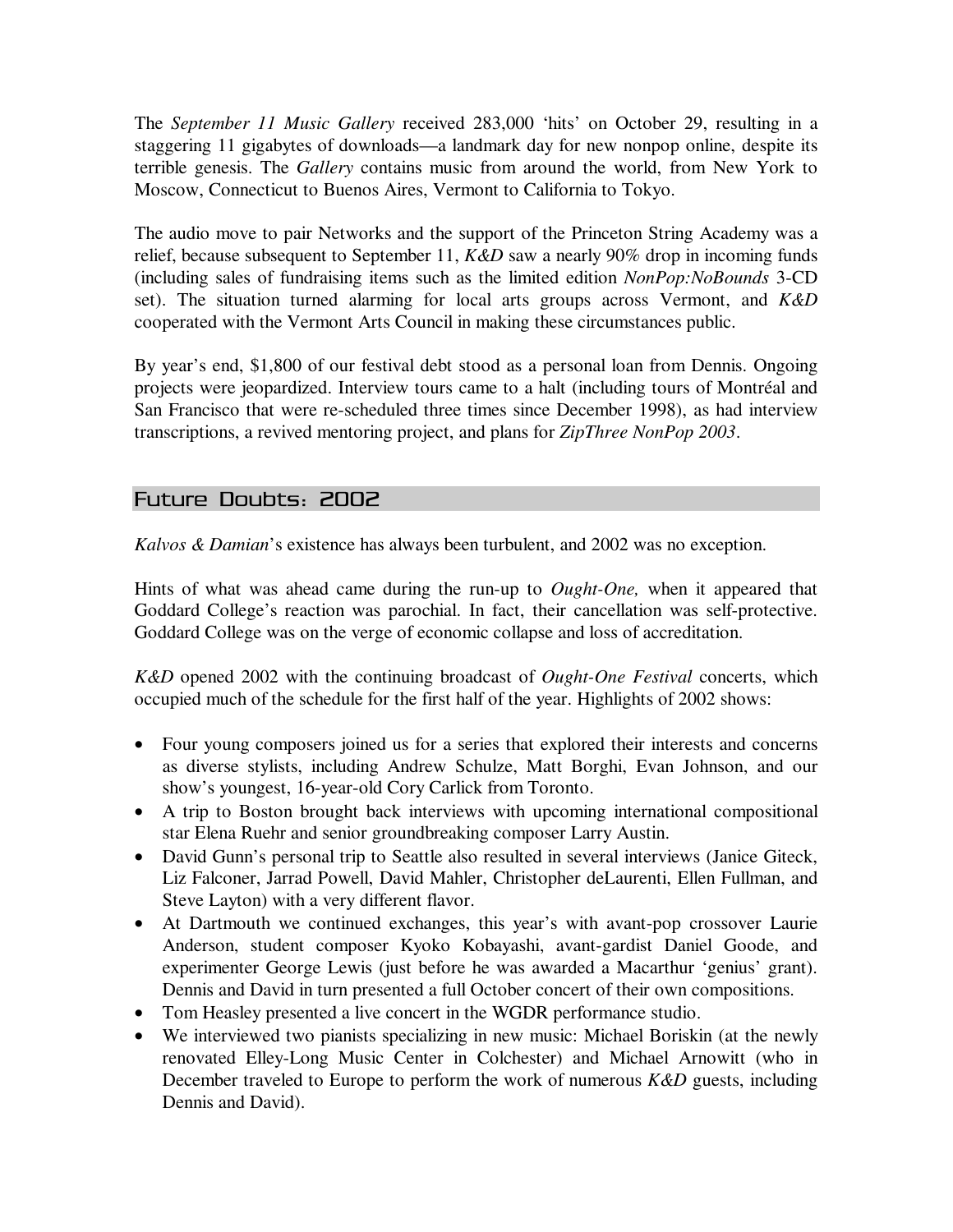- Steven Holochwost, James Grant, Eliot Schwartz, and Howard Jonathan Fredrics and his wife Lori (who gave a dramatic live performance) dropped in for show appearances.
- The first show of five was broadcast in another "Composers' Wisdom" series that continued into 2003.

This apparently steady—if exciting—show schedule was balanced by the struggle over WGDR's future. As part of its collapse, Goddard College announced the closing of its resident campus in June, and along with it the radio station. An organization known as the Friends of WGDR was founded; *K&D* built and hosted their website, and Dennis sat on the interim board.

Through community activism and not insignificant pressure from *K&D* guests and listeners writing from around the world, there were two stays to the closure of WGDR. Goddard trustees provided personal funding for the station, which is to remain open until the end of April 2003.

#### *The Friends of WGDR: http://wgdr.net/*

However, the turmoil caused by the station's imminent closure interfered dramatically with Dennis and David's ability to plan for its future programs as well as arrange for the 2003 *ZipThree NonPop Festival.* Fundraising fell quickly behind, and the festival remains in danger of cancellation. A March 1, 2003, cutoff date has been established.

Likewise, the loss of the college support meant the disconnection of the network for live streaming. WGDR simultaneously pulled the plug on its Internet stream because royalties due (as a result of the Digital Millennium Copyright Act) could not be paid. *K&D* went dead, and its remaining archives had to be moved—though with agreements begun with labels and composers in 1998, *K&D* is able to archive shows where other programs and radio stations cannot. Most of the archives had already been transferred in September of last year, and with continuing support from the Princeton String Academy, the \$120-per-month cost of web service was maintained throughout the year.

As part of its web changes, *K&D* introduced the MP3 audio format to run parallel to RealAudio for show archives beginning in mid-2002. The increasing commercialization of Real Networks spurred us to adopt the license-free, high-quality MP3 format. (Our archives remain at dialup streaming speeds due to arrangements with composers and labels.)

#### *K&D Show Archives: http://kalvos.org/shows.html*

Nevertheless, funding has always been the weak spot for *K&D*. Fundraising time is limited because we are the two people who prepare, host, and engineer the show, develop the special projects, maintain and know the musical contents of our new music library, and manage the 5,000-document website—and now face indecision over WGDR's future.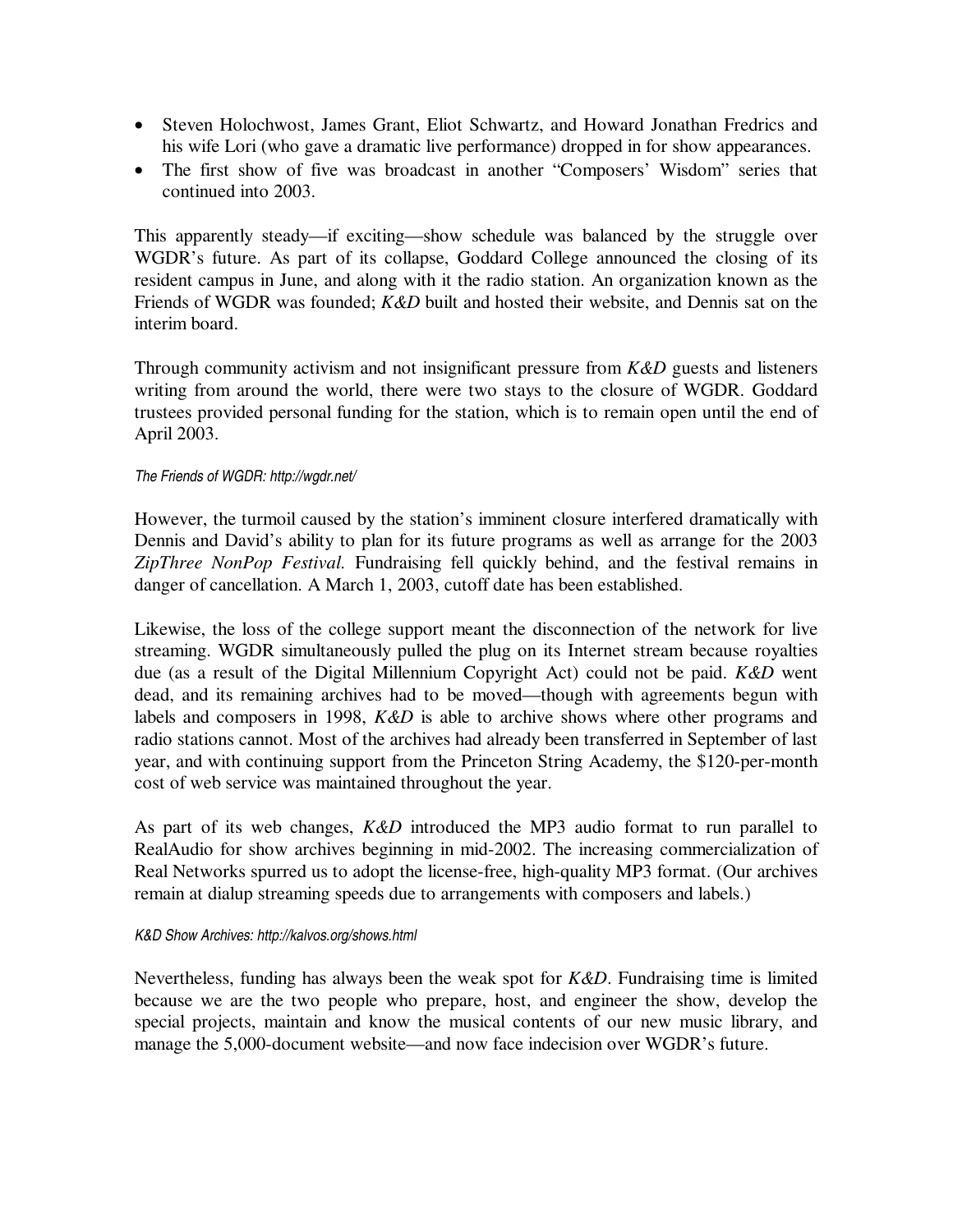Among our small projects are writings and on-line specialties; these can be found on our site map. One project which has received attention is the Golden Bruce Award. Named for Monty Python's generic "Bruce", the award is given to a person or organization for 'ignominy in new music'. The Golden Bruce has probably generated as much controversy as any single piece of music written in the past generation. That is a terribly sad reflection on the power of music and the fear of confronting the state into which the arts, and especially the contemporary nonpop genres, have fallen. The awards address music's economic state, the ignorance about it, its mismanagement, its place in society, and the power of cash to influence it. The Golden Bruce asks for a strong application of thinking and artistic action.

Golden Bruce V was presented to The Copyright Arbitration Royalty Panel (CARP). Throughout the years, copyright laws have maintained a delicate if difficult balance between the interests of creators and the interests of the public. The bargain is framed in the U.S. Constitution in Article I, Section 8: *The Congress shall have power ... To promote the progress of science and useful arts, by securing for limited times to authors and inventors the exclusive right to their respective writings and discoveries.* That limited time is now 70 years past the life of the creator or, more likely, the corporation that bought the rights. CARP has been shuffling money from the public into private pockets since Congress made it legal during the DAT wars, and with the massive cybercasting royalty rates approved by CARP, the industry circles the wagons—everybody pays the industry, and the government and cybercasters do its legwork. It's a disaster for independent and niche artists and their supporters, like K&D, to the point that the death of Internet radio is predicted. We awarded the fifth Golden Bruce to The Copyright Arbitration Royalty Panel for faithfully doing the industry's bidding.

Previous Golden Bruce Awards: IV (2001) to Karlheinz Stockhausen and the Basel Police (awarded jointly) for actions following the September 11 attacks; III (2000) to The Vermont Arts Council for administrative incompetence; II (2000) to National Public Radio for hubris in the arts; and I (1998) to Vienna Modern Masters as representative of entrepreneurs making a buck on the hopes and dreams of composers and musicians on both sides of the old Iron Curtain.

#### *The Golden Bruce Awards: http://kalvos.org/gbruce.html*

In 2002, we also took the first steps in establishing the *NonPop International Network* by contacting new nonpop shows across the world. Though just beginning, its website will serve as a switchboard for listeners seeking new music.

#### *The NonPop International Network: http://nonpopradio.com/*

*K&D* gave up one project in 2002: The documentation of composer sites on the web. As such sites proliferated and their addresses changed, it became unworkable. We turned the project over the Canadian composer Dan Albertson and his nascent *Living Composers Project,* which we had been hosting on our servers. Dan and programmer/musician Ron Hannah (now living in China) update this list weekly.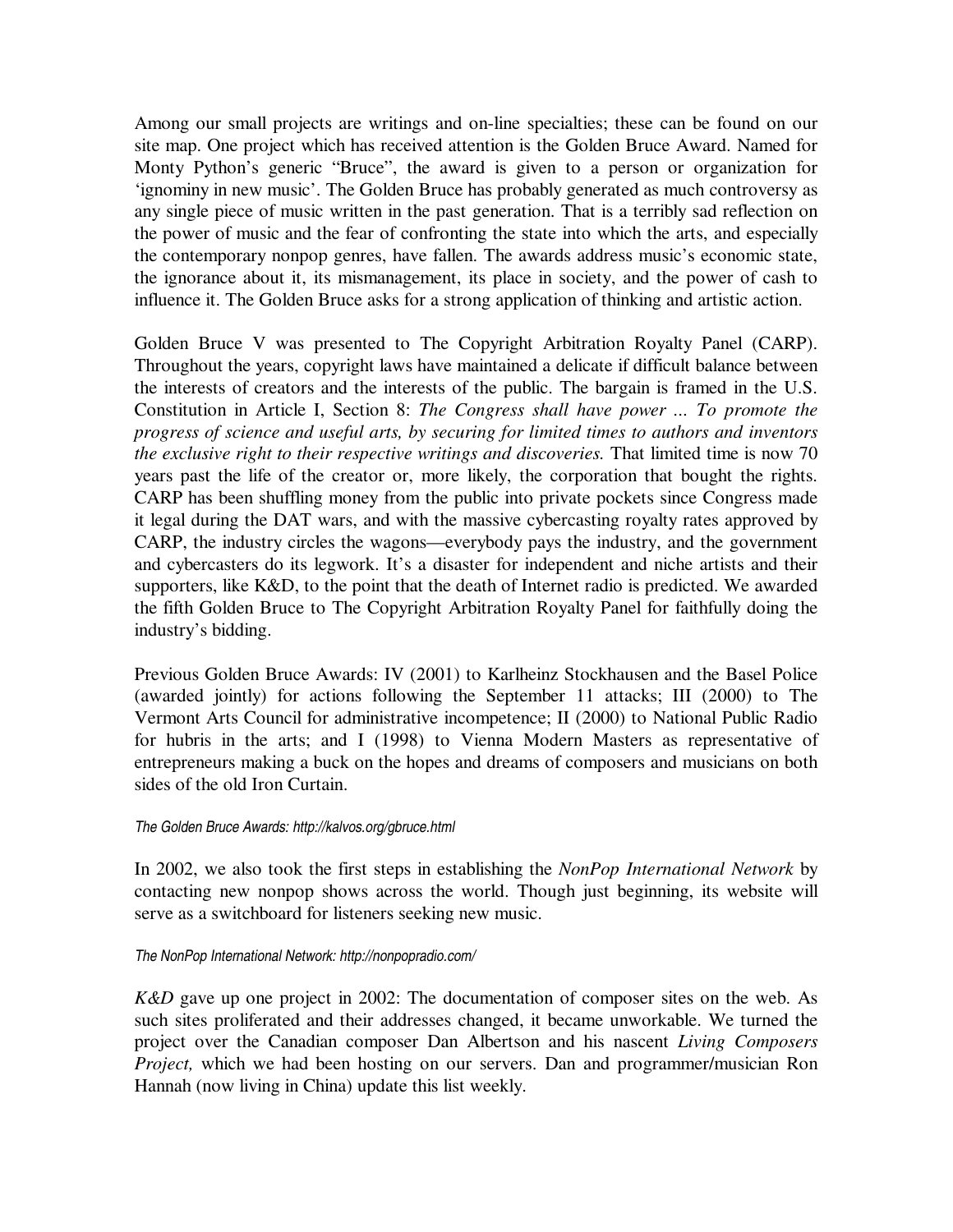*Kalvos & Damian'*s good fortune in 2002 included an unanticipated grant from The Argosy Foundation at year's end, for continuing programming and projects in 2003. Together with ongoing support from regular contributors (especially composers Canary Burton, Matthew Fields, and Steve Layton), Dennis and David have been able to continue the show's work on the air and on line.

## Accomplishments: 1995-2002

During the course of six years, *K&D*'s accomplishments have included:

- **Introduction and dissemination of the term 'NonPop'** as an encompassing meta-genre replacement for 'new music', 'new classical', and other terms. *K&D* show ID's broadcast twice each show now have composers using 'nonpop'.
- **Broadcast/cybercast** of 395 shows: More than 300 interview programs with 176 composers in the Americas, Europe, and Asia—some heard on radio for the first time—presenting music, interviews, essays, special mixes, collages, and live and recorded concerts (ongoing).
- **Making Internet history** with the first live broadcast/cybercast with an Internet stream as the main signal carrier, from STEIM in Amsterdam (1998).
- **Continuing Internet history** with a live, on-line collaboration from Japan, Georgia, and Vermont (2001).
- **Continuing Internet history** with the establishment of the *NonPop International Network* of Internet and broadcast new music shows (2002).
- **On-line archives** of historic interviews as part of extensive web pages—5,600 documents that have been used by more than 465,000 unique visitors (equal to nearly 40,000,000 'hits'), including lists of new music resources, on-site search, and extensive playlists (ongoing).
- **More than 30 composers presented in broadcast performances**, live from the studio, on the road, and recorded. In-studio, live concerts open to the public also bring a great tradition of broadcast radio to the Internet (ongoing).
- **Two recorded compilations of live performances** on the show, *NonPop:NoBounds* (a 3-CD set) and *NonPop:NoBounds Lite* (a single CD).
- **Mentoring project** bringing 20 composers into live, on-line exchanges with Vermont schoolchildren to guide them in writing music, giving birth to an ongoing process in the state (1997-1998).
- **The Ought-One Festival** that brought more than 100 composers together for the first broad-based world celebration of newly composed music (2001).
- **Presentation of a three-hour, newly composed opera** performed live in the WGDR studios with forty musicians and singers (1997).
- **Monitoring of listener response** and awards to composers, a "Top 100" list to encourage listening, and even entertaining on-line features such as the Graffiti Page (1995) and the Distort-a-Composer Page (2001).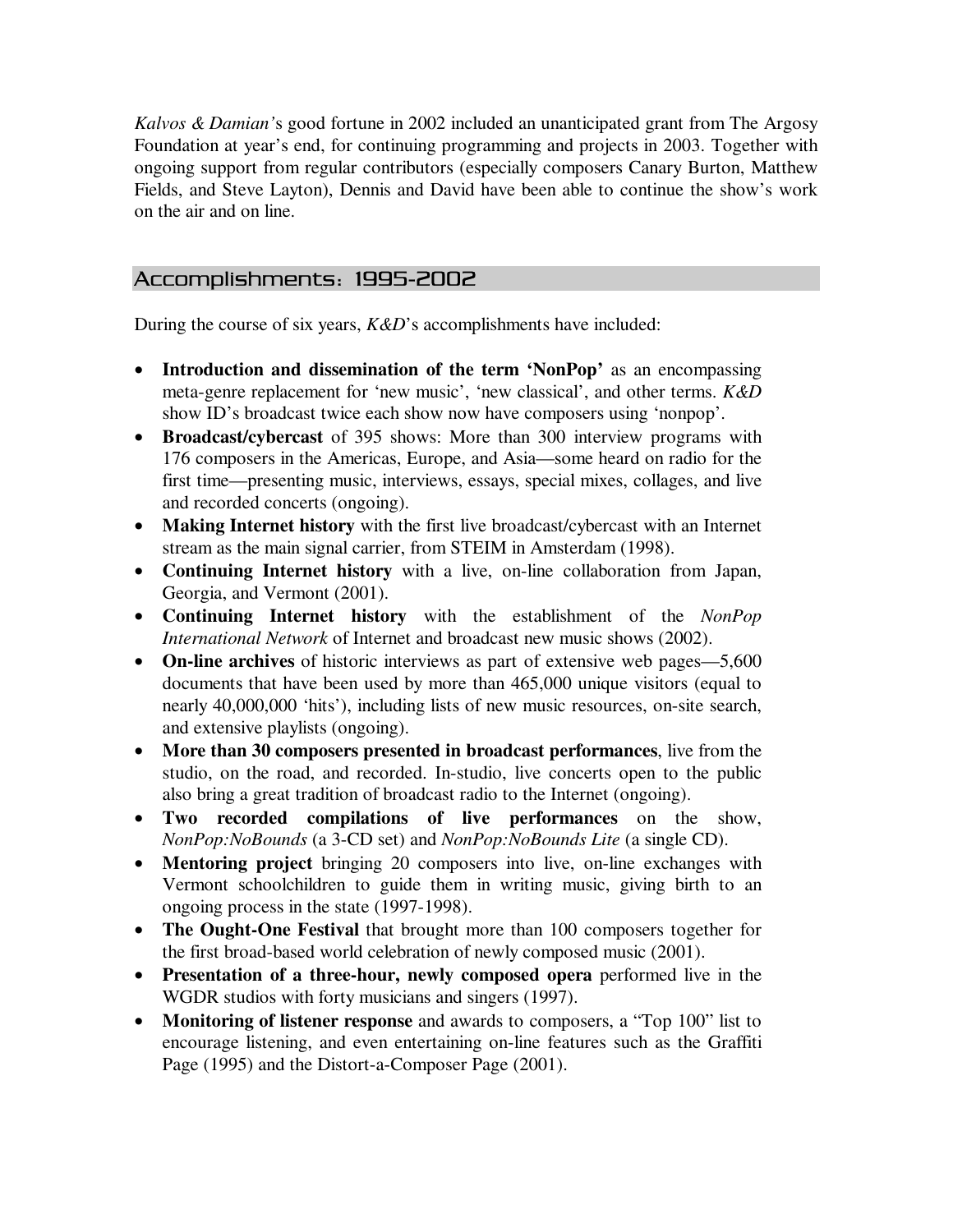- **Keeping attention on artistic failure** by awarding the Golden Bruce Award to those who act ignominiously in the world of new music (ongoing).
- **Broadcast/cybercast specials**, such as three 7-hour specials of new music, a yearly celebration of Electroacoustic Music Week, and broadcast programs from Dartmouth's concert series and the Ought-One Festival (ongoing).
- **Published interviews**, including one with Ann Southam in *Musicworks* magazine, with more interviews to appear there in the future (ongoing).
- **Remaining at the forefront of web accessibility** (ongoing)**.**
- **Commended or recommended by many on-line and print sources**, including the *Village Voice,* the New York *Times,* MP3.com, the American Music Center's *NewMusicBox.org*, the U.K.'s *Schoolzone*, and the 2000 ASCAP-Deems Taylor Award for Internet journalism (ongoing).

The *K&D* website includes 180 composer pages, 50 composer essays, nearly 400 show intro essays by co-host David Gunn, 50 composer and new music resource pages with 2,000 links, an index of on-line record labels, seven-plus years of show playlists (a valuable new music resource in itself), and more than 1,200 images, 1,150 music and interview clips, 370 shows, plus scores, computer programs, and even entertainment features. We have a search tool and navigation, and our accessibility goal is almost met.

*Our site index: http://kalvos.org/sitemap.html Our 'frequently asked questions' (FAQ): http://kalvos.org/faq.html*

What we were unable to accomplish since our last report includes transcriptions of the remaining 170 interviews, two interview tours, the interview book, and the previously delayed program of demo performances by the Vermont Contemporary Music Ensemble (the latter having been scrapped due to changes at the VCME). We continued to fall behind in updating and renovating composer pages and resource information, and transferred some of that work to *The Living Composers Project*. And finally, we have not been able to generate enthusiasm from the mainstream media, despite repeated calls, emails, postal mail, and news releases.

The original hopes of *Kalvos & Damian's New Music Bazaar* continue to be met with attention to living composers and their music, but much more needs to be done.

## Where We Are Going: 2003-2004

*Kalvos & Damian* is a serious effort to create a live and archived look at composers and music composition during its startling changes spanning two millennia. We measure our effectiveness by the volume and quality of email, honest site statistics, and acknowledgments of our work.

The *K&D* project reached critical size in 2000. The effort required to listen to arriving CDs, update website resources, support website visitors, prepare the program through interviews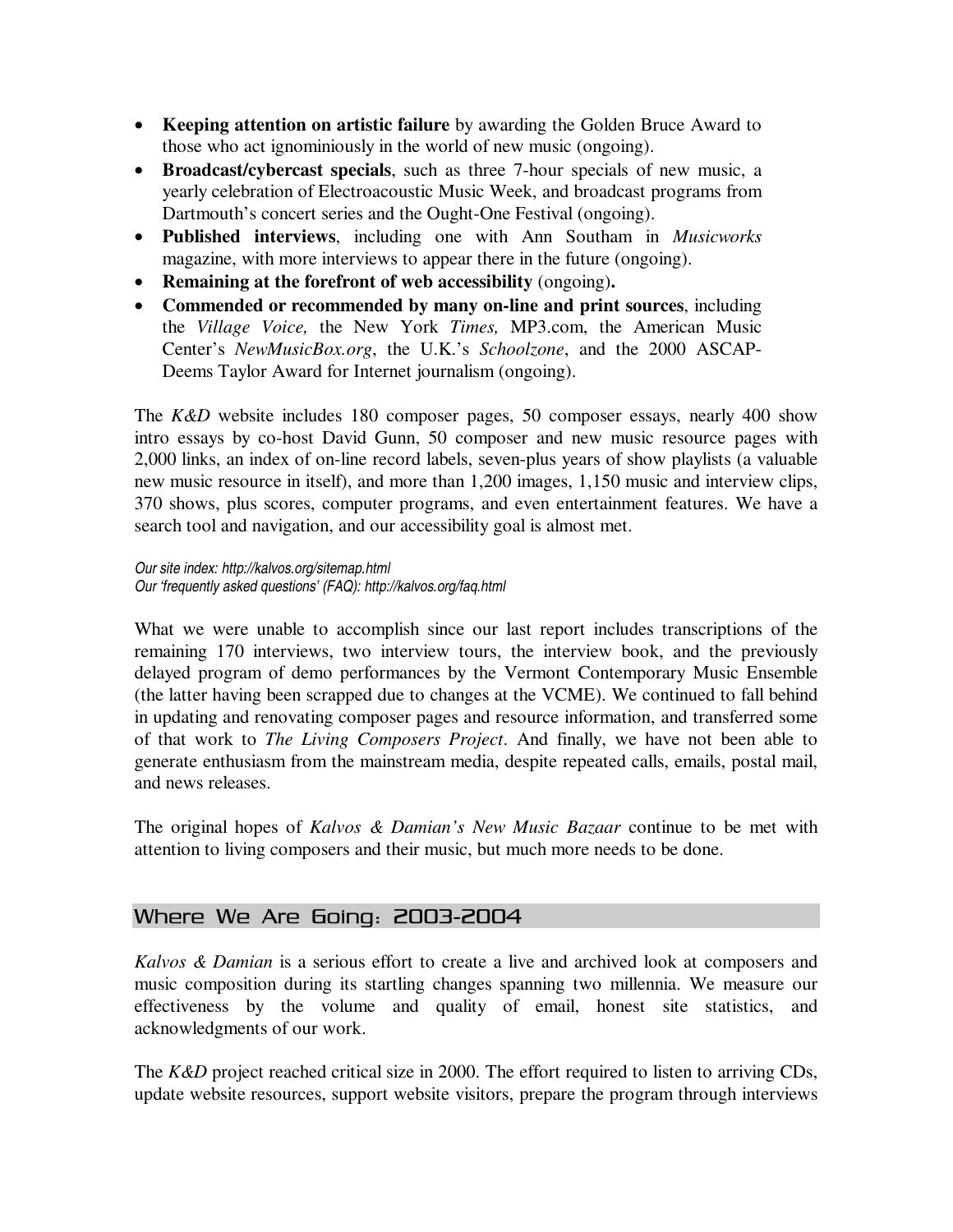and tours, and archive clips and shows has continued to rise. The number of composers waiting in line for interviews and special projects has grown, as has the amount of music we need to give attention to, and even the wonderful relationships that have grown among our guests, and between them and *K&D*.

Yet our lives as composers have been pressed. Our own commissions must be met.

We have sought help from students and composers. Our student intern project has consistently failed, and now the closure of Goddard College has made further internships impossible. On the other hand, composers have provided good material for *K&D*.

Our upcoming project proposals for the next twelve months include:

- *ZipThree NonPop 2003,* a second two-day event in August 2003, with performances, premieres, and composers interviewing composers. It will be broadcast/cybercast live, and recorded for later presentation. An extensive prospectus about *ZipThree NonPop* will be created, in hopes of at last enthusing mainstream media outlets about contemporary NonPop. The City of Montpelier is already an official sponsor of *ZipThree.*
- **Composer interview tours** of Montréal and San Francisco. Next year we hope to have interviews with Elaine Thomazi Freitas, Robert Constable, Maggi Payne, Patrick Grant, Michael Manion, Louis Andriessen, Paul Steenhuisen, Jerry Gerber, Anna Rubin, James Drew, Margriet Hoenderdos, Scott Johnson, Mary Lou Newmark, Nancy Bloomer Deussen, David S. Ware, and Michael Lowenstern, and return visits with Pauline Oliveros, Eliot Schwartz, Phil Kline, Eve Beglarian, and others.
- **Regular live broadcast concerts** from the renovated WGDR performance studio, including concerts by Eric Ross, Cory Carlick, Jean Piché, and others. With Goddard College's closure, costs will be higher in the future due to payments directly for use of the studio and for engineering.
- **Transcription of interviews** into text format for accessibility and archiving, and for scholarly research and reference.
- A *fin/commencement-de-siècle* **book of interviews** with nonpop composers worldwide, drawn from the *K&D* interview series over six years.
- **Initial planning for a 2003-04 interview series** with South American and Asian composers. Our North American / European focus is a consequence of our own geography and experience; we wish to extend that to the exciting new composers of South America and Asia. For us, Africa and Australia remain even further into the future.
- **Promotion of** *Kalvos & Damian* **to other radio stations,** using our presence of WOMR and upcoming presence on one Adirondacks radio station as a beginning. This course was recommended by one of our board members, whose influence in the area of public broadcasting is very helpful.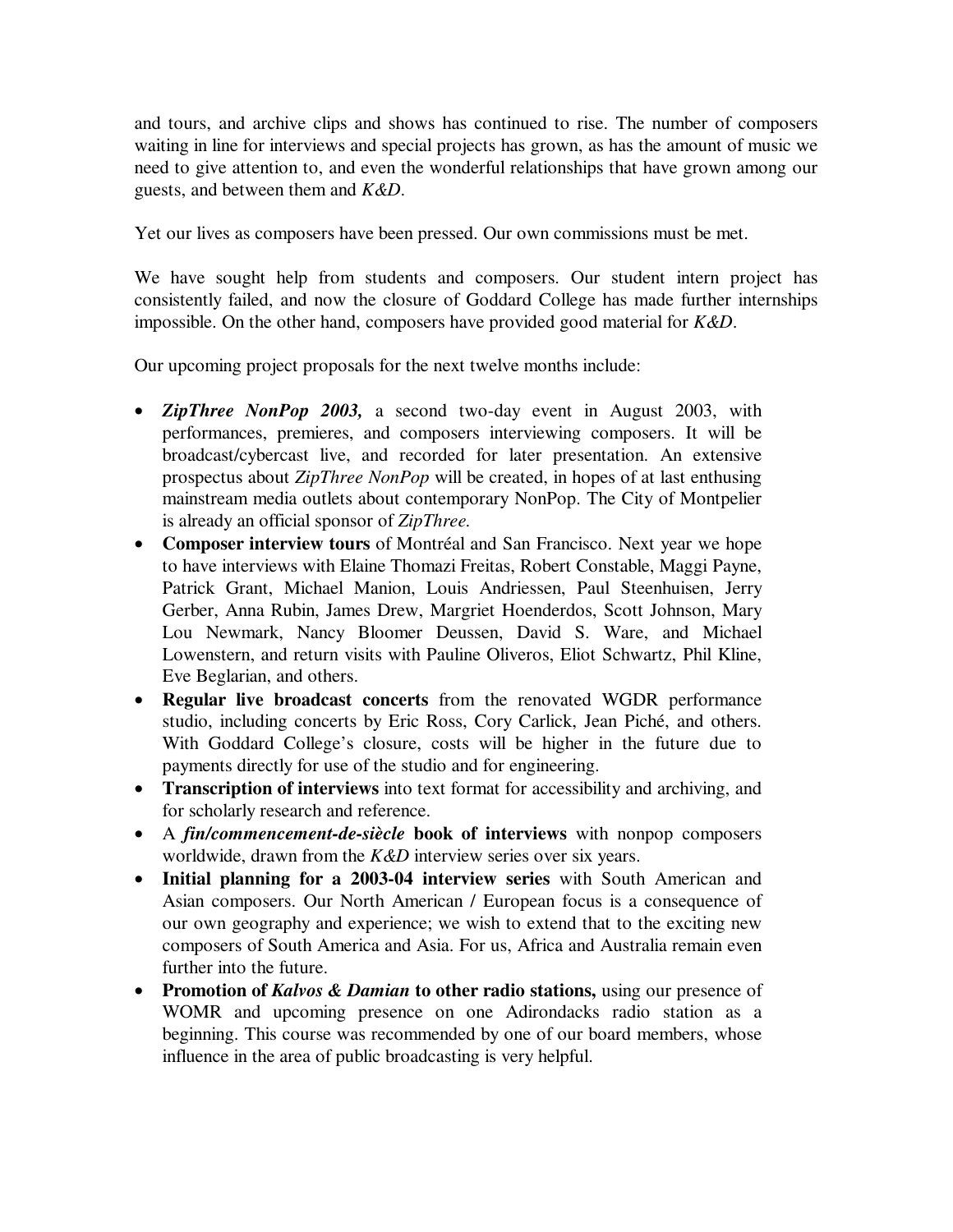Ultimately, our goal is to raise awareness and enjoyment of new music on a larger scale, including linked cybercasts, recordings, and a dynamic web presence. Even from tiny Vermont, our show is working toward that awareness.

## Our Time and Costs

At first, we considered *K&D* to be a personal mission. As we reach our 400th show, we find costs have become surprisingly high—including costs for supplies, software, gear, interview trips, and hosting guests with food and lodging. Costs have precluded making *K&D* the true full-time effort it should be, with the creation of media contacts and broadcast visibility.

On-air expenses are still part of WGDR's normal broadcast schedule, but we have now shouldered the rest of the expenses ourselves and through fundraising. That's nearly 90% of the remaining *K&D* costs, two-thirds of which are carried by the co-hosts.

The production of each regular show involves listening, preparation, transportation, broadcast, recording, follow-up, and website maintenance.

Listening involves many hours. Specific show preparation demands two to three hours from each of us. Weekly travel (50-mile round-trip) and studio time is four hours, and we archive each show on digital audio tape, CD, and on-line.

Website maintenance requires four hours updating playlists and a dozen other pages after each broadcast, and the conversion of the two-hour program into two audio archive formats. A show with an in-studio guest includes meals and lodging, and building a web page. A show with a recorded guest consumes additional tape, editing time, travel, and sometimes purchasing recordings. Scheduling guests also means telephone calls, emails, faxes, letters, and follow-up support.

We have never missed presenting a *K&D* show, either live or recorded (aside from station closings due to weather or power).

Approximate costs for eight years of *K&D* (not including its festivals) include:

| $\bullet$ | Consumables (DAT/Zip/CDR/minidisk)  | \$5,200  |
|-----------|-------------------------------------|----------|
| $\bullet$ | Recording equipment                 | \$9,000  |
| $\bullet$ | Computer hardware/software/online   | \$11,000 |
| $\bullet$ | Travel (air/train fare, car rental) | \$6,000  |
| $\bullet$ | Food/lodging                        | \$4,000  |
| $\bullet$ | Mileage                             | \$11,400 |
| $\bullet$ | Miscellaneous/office supplies       | \$2,800  |
| $\bullet$ | Engineering and technical support   | \$1,000  |
| $\bullet$ | Total for May 1995-January 2003     | \$50,400 |

Person-hours over eight years total roughly 21,600 (26 hours per week each).